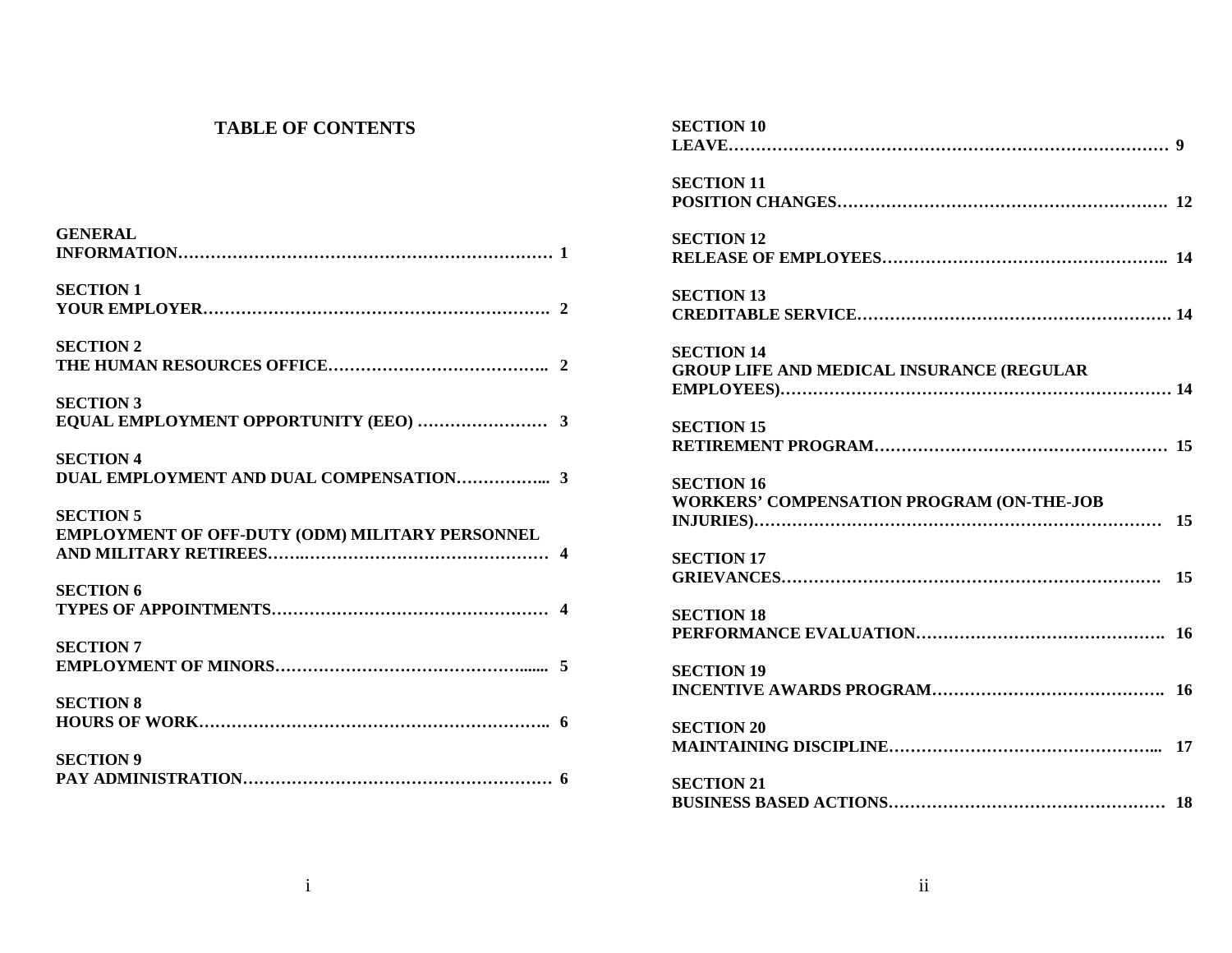| <b>SECTION 22</b> |  |
|-------------------|--|
| <b>SECTION 23</b> |  |
| <b>SECTION 24</b> |  |
| <b>SECTION 25</b> |  |

# **GENERAL INFORMATION (NONAPPROPRIATED FUND EMPLOYEES)**

#### **INTRODUCTION**

Welcome to Shaw Air Force Base! We sincerely hope that you will find your employment here to be a satisfying and rewarding experience. It has been our experience that well informed employees are generally better employees. For that reason, the staff of the Human Resources Office has prepared this handbook that will provide many answers to questions most frequently asked by our employees. If you are unable to find an answer to your particular question in this handbook, we suggest that you first refer the question to your supervisor. If you still need further clarification, contact our office, 895-1574/1575. We suggest that you retain this handbook for future reference. As revisions become necessary, items will appear in our Services newsletter.

#### **ORGANIZATIONS**

 a. The Human Resources Office is part of the Services Squadron (SVS). The mission of SVS is taking care of Air Force people while sustaining air combat forces through customer-focused programs fostering esprit de corps and quality of life. SVS operates a variety of activities: clubs, golf course, library, Youth Center, Bowling Center and Child Development Center. Shaw also operates two facilities not normally seen at the majority of Air Force bases--an off-base recreation area and a Skeet and Trap Range.

 b. In addition to the quality welfare and recreation programs that SVS offers, there are also other services they are responsible for, e.g., operation of the dining facility, linen exchange, a computer branch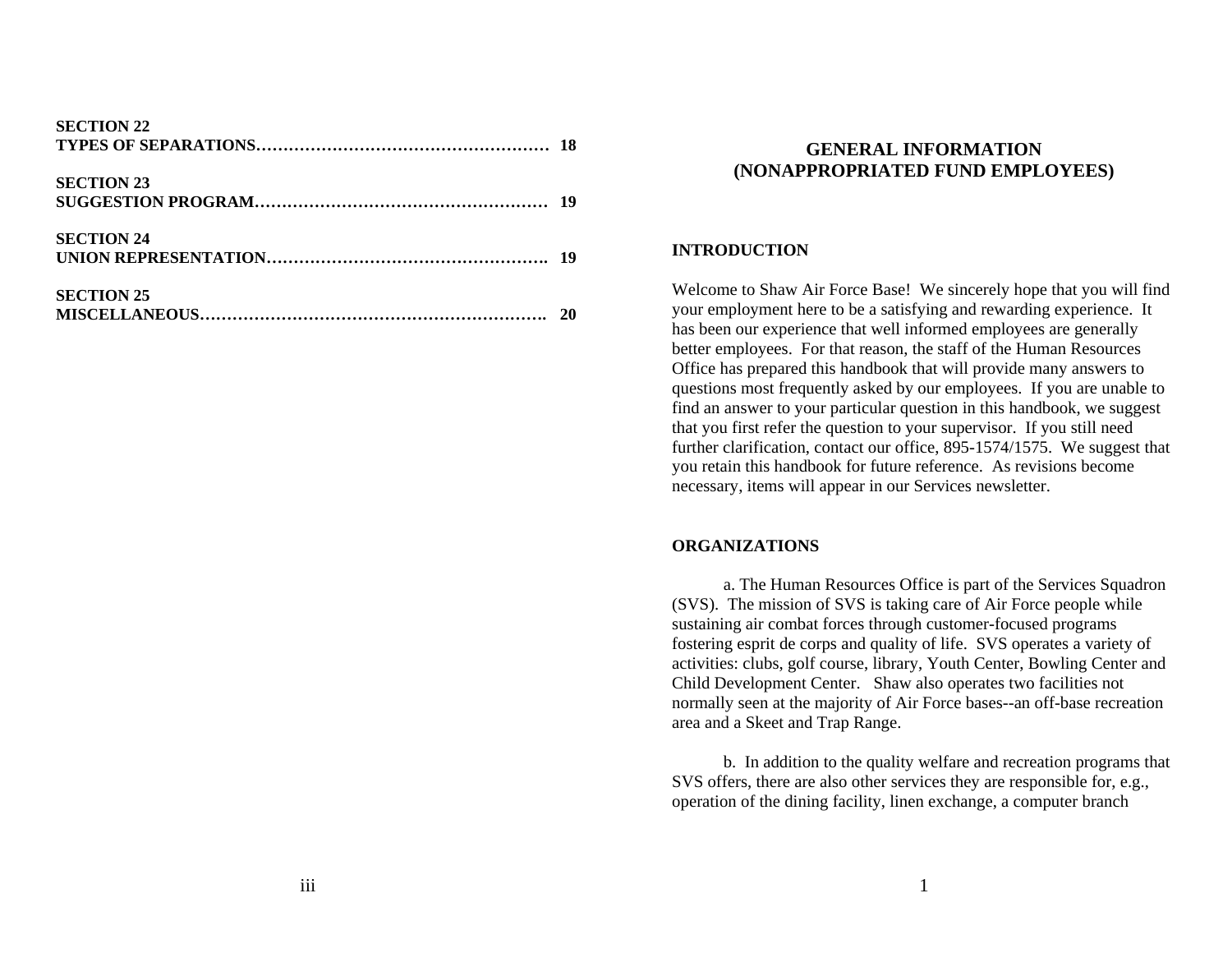(SIMS), and lodging facilities to provide temporary quarters for personnel/families for various reasons.

 c. SVS also provides mortuary services, (includes Honor Guard details), serves as liaison between the Commissary and Base Exchange, and satisfies an important mobility requirement through their PRIME RIB section.

### **OTHER RESOURCES/REFERENCES**

Some information in this document is covered in-depth in the following sources:

> a. NAF Memorandum of Agreement (Union Contract) b. AFMAN 34-310.

#### **SECTION 1 - YOUR EMPLOYER**

You are employed as a civilian employee by the United States Air Force and paid from Non-appropriated Funds (NAF). Although NAF employees are federal employees of the Department of Defense (DoD), NAF employees are separate and distinct from other Air Force civilian employees paid from funds appropriated (APF) by Congress.

#### **SECTION 2 - THE HUMAN RESOURCES OFFICE**

The Human Resources Office (HRO) is the operating office designated to administer the NAF personnel system. The HRO is located at 504 Shaw Drive, building 1118. The hours of operation are 7:30 a.m. to 4:30 p.m., Monday through Wednesday and Friday. Thursday hours are 9:30 a.m. to 4:30 p.m. Telephone numbers are 895-1574/1575. If there are questions you have which your supervisor cannot answer, s/he will normally call us for the information. If you have other questions about your NAF employment, feel free to call the Human Resources Office. If

you have business to conduct at our office, you should get permission from your supervisor before leaving your work place.

#### **SECTION 3 - EQUAL EMPLOYMENT OPPORTUNITY (EEO) (AFI 36-205)**

We are dedicated to the full implementation of Federal laws mandating equality of opportunity for NAF employees. Personnel actions are based on the principles of merit and qualifications. Any employee or applicant who feels that there was discrimination involved in any personnel action because of race, color, sex, religion, age, marital status, national origin or handicap may file a complaint of discrimination. Personally demeaning conduct such as slurs, unwelcome sexual overtures, or other harassment will not be tolerated. Complaints may be filed without fear of reprisal. If you feel you have been discriminated against, you may file your complaint directly with the EEO counselor, 20 FW/CCD, 895-2821.

## **SECTION 4 - DUAL EMPLOYMENT AND DUAL COMPENSATION**

The Dual Compensation Act states that "Civilian employees will not be entitled to receive basic compensation from more than one civilian office or position of the government of the United States for more than an aggregate of 40 hours of work in any one calendar week." The intent of the law is generally to prohibit an individual from holding more than one full-time government job.

NAF employees may not receive pay from more than one position of the federal government for more than 40 hours per week. If you are not a full-time employee, you may work in other jobs (in other NAFIs) as long as the total hours worked in all jobs do not exceed 40 hours per week. This restriction applies to all jobs within the United States government, including appropriated fund (Civil Service) and Base Exchange (AAFES) jobs.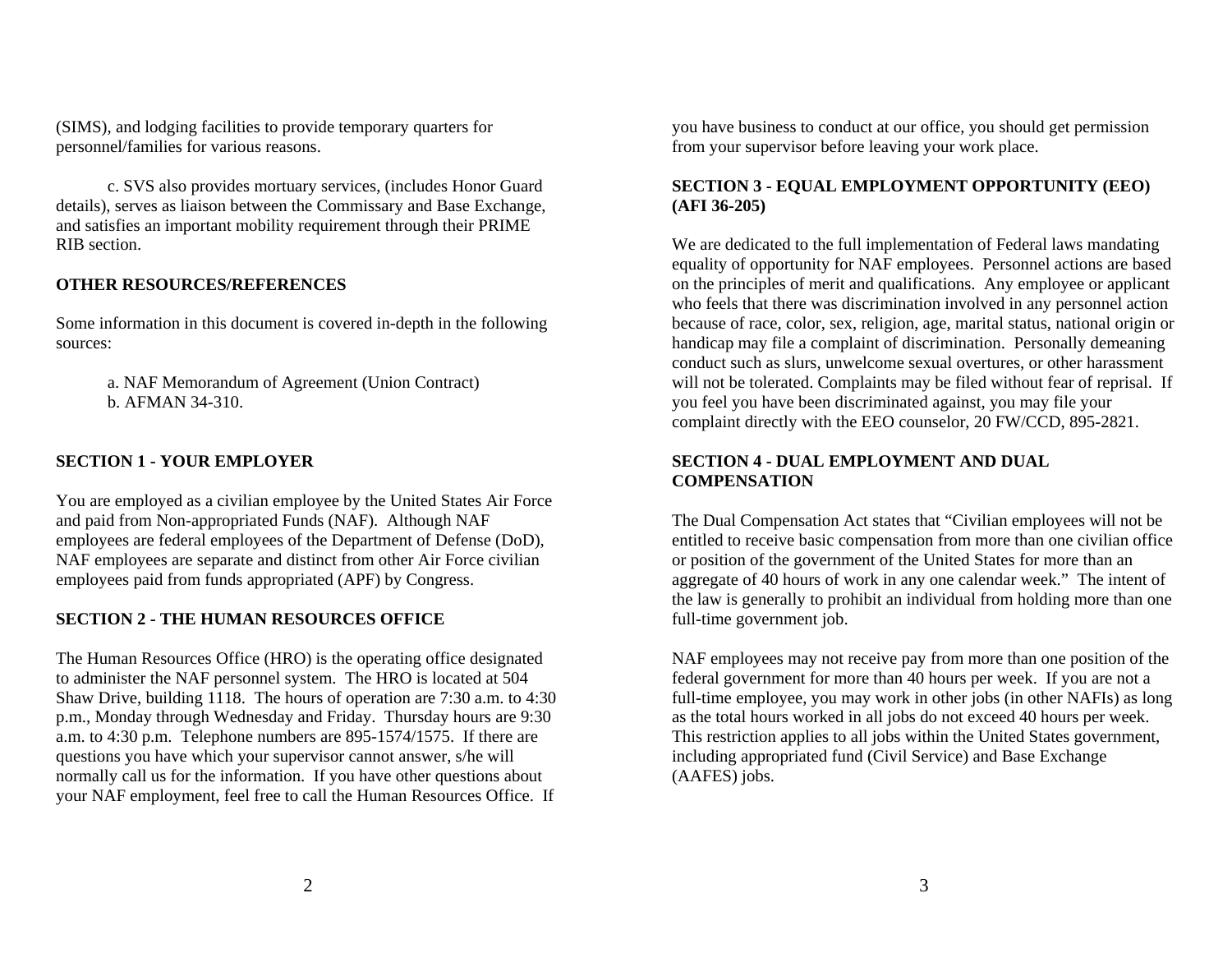#### **SECTION 5 - EMPLOYMENT OF OFF-DUTY MILITARY (ODM) PERSONNEL AND RETIREES**

Active duty enlisted personnel may be hired as NAF employees during their non-duty hours, but must not be hired to perform the same duties they perform while carrying out their assigned military duties. In accordance with regulations, an ODM employee cannot work more than 34 hours per week. ODM employees are not eligible for group health insurance, workers' compensation or NAF retirement. However, they may enroll in the life insurance portion of the program. Off-duty military members who are selected for employment must have ACC Form 13 completed and signed by their supervisors.

Retired military members may be considered for NAF employment on the same basis as other applicants. Such consideration is extended in a way that avoids both the practice and the appearance of preferential treatment.

# **SECTION 6 - TYPES OF APPOINTMENTS**

There are two types of appointments, regular and flexible. The supervisor determines which type of appointment will be used. The following describes the benefits and compensation for each type of appointment.

A. **Regular Appointments.** Regular employees have a regular and continuous work schedule of a minimum of 20 hours to a maximum of 40 hours per week. The number of scheduled hours per week may be changed by managers giving a twenty-four hour notice. Employees whose appointments are regular will be eligible for the following benefits and compensation:

- 1. Health, Dental and Life Insurance
- 2. Awards
- 3. Retirement Plan

4. Leave: annual, sick, military, administrative, maternity, paternity and court.

- 5. Overtime Pay
- 6. Shift Differential
- 7. Holiday Pay
- 8. Workers' Compensation
- 9. Unemployment Compensation
- 10. 401(k) Savings plan
- 11. Sunday Premium Pay

B. **Flexible Appointments.** Flexible employees have a work schedule that is generally temporary, limited or sporadic in nature. Schedules depend on the needs of the activity and employees may work a minimum of zero to a maximum of forty hours per week. Employees on a flexible appointment may be converted to regular at any time by the approving official. Employees whose appointments are flexible are eligible for the following benefits and compensation:

- 1. Overtime Pay
- 2. Shift Differential
- 3. Awards
- 4. Workers' Compensation
- 5. Unemployment Compensation.

C. Both Regular and Flexible employees are required to serve a probationary period.

# **SECTION 7- EMPLOYMENT OF MINORS**

The employment of persons less than 16 years of age is prohibited. The employment of persons ages 16 and 17 must be in accordance with FLSA, federal, state, and local laws that relate to the employment of minors. They must not be employed in a position requiring the operation of a motor vehicle, unless they are eligible to obtain a US Government operator's permit and possess a valid state driver's license, where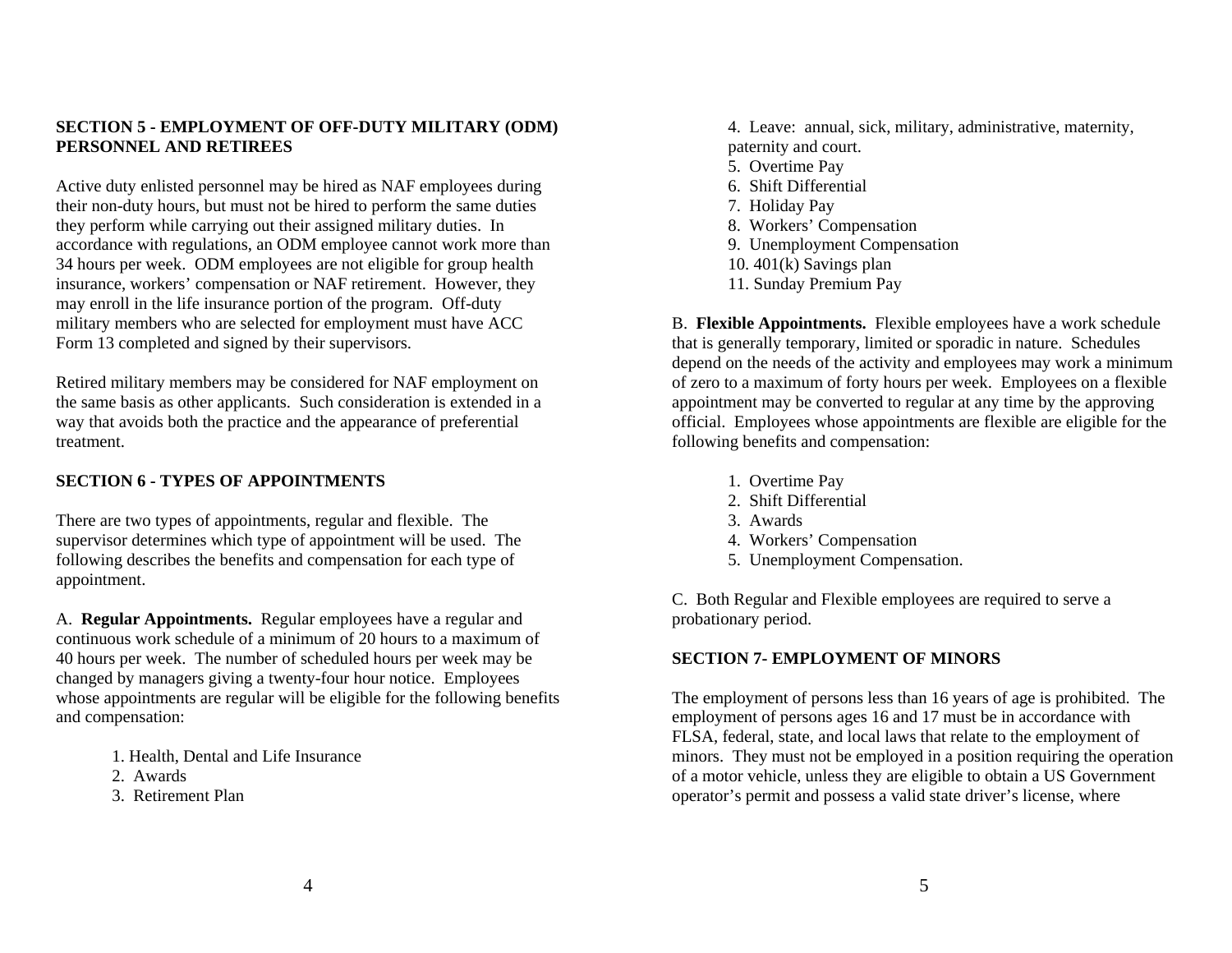required. They must furnish a work permit when required by local or state law.

## **SECTION 8 - HOURS OF WORK**

A. **Work Schedules.** All employees will be provided with a work schedule. Flexible employees may be subject to "on call" work in addition to hours posted on the schedule. A time clock is used at most locations for clocking in and out. Clocking in early or clocking out late without supervisory approval will not be allowed. Work schedules may be changed by supervisors/managers by providing notice one week in advance and/or IAW the Negotiated Agreement (Union Contract).

B. **Meal Periods.** Non-compensated meal periods will be scheduled for not less than thirty minutes and not more than one hour. During these meal periods, employees will be free of duty. Under conditions where time-off for a meal period is not possible, a meal period of twenty minutes or less may be authorized and is included in the scheduled tour of duty. The time covered by the twenty minutes or less is compensable, and the employee must spend their on-the-job meal period at or near their work station. No employee will be required to work more than six consecutive hours in any workday without a meal period.

C. **Rest Periods.** Short rest periods, not exceeding fifteen minutes, may be granted with approval of the immediate supervisor. Rest periods may not be scheduled in conjunction with a meal break, at the start or end of the tour of duty, and are not cumulative.

## **SECTION 9 - PAY ADMINISTRATION**

A. **Administrative Work Week.** Seven consecutive calendar days constitute an administrative workweek beginning at 0001 hours Sunday and ending at 2400 hours on the following Saturday.

#### B. **Overtime.**

 1. If a manager determines there is a need for overtime work, prior approval of funds must take place before work is performed.

 2. For Crafts & Trades employees (NA, NL, NS) - If an employee works over 8 hours in a day or over 40 hours in a workweek, s/he must be paid overtime.

 3. For nonexempt Pay Band employees - These employees are paid overtime for hours worked in excess of 40 hours of work actually performed in the administrative workweek according to FLSA, when ordered, directed, required, and approved or "suffered or permitted to work the overtime". Compensatory time in lieu of pay for time worked may not be given. Employees must be paid. If overtime is ordered by your supervisor, you are obliged to work it. However, if the additional work would impair your health or efficiency or cause extreme hardship, your request to not work overtime must be discussed with your supervisor and approval obtained.

 4. Positions are classified exempt or non-exempt under the Fair Labor Standards Act (FLSA). Exempt positions may be given compensatory time off or be paid for their overtime hours. All nonexempt employees must be paid overtime. The exempt status for your job is indicated on your position guide/position description.

### C. **Night Shift Differential (NSD).**

 1. The night shift differential for Crafts & Trades (NA, NL, NS) and Pay Band (NF-1 & NF-II) is the scheduled rate of pay plus a differential of 7 1/2 percent for regularly scheduled non-overtime work when a majority of whole hours worked occurs on the second shift (3:00 PM to 12:00 PM) or 10 percent if the majority of whole hours worked occurs on the third shift (11:00 PM to 8:00 AM). For example, if you work from 8:00 PM to 2:00 AM, you will be paid second shift rate (7 1/2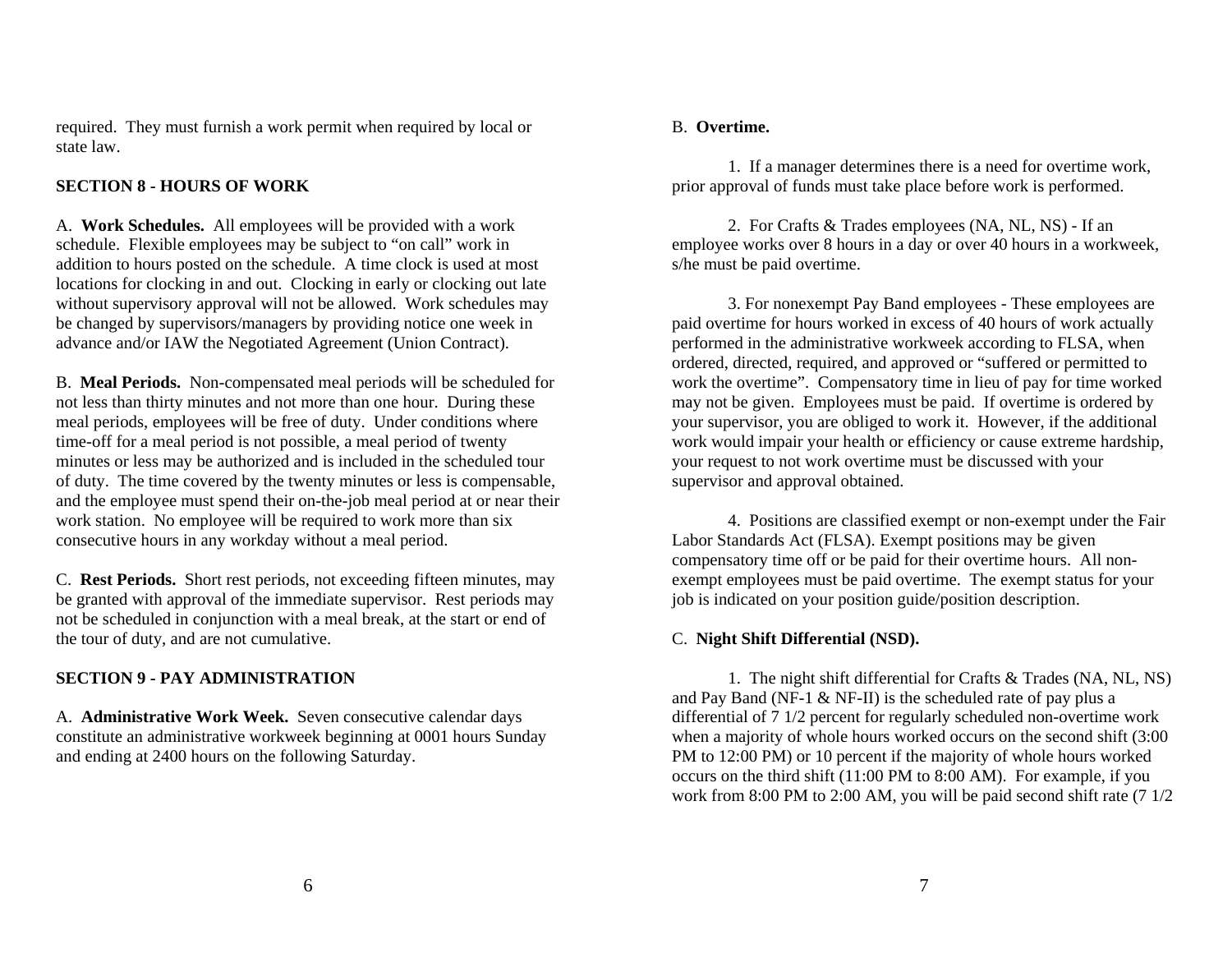percent) since the majority of your hours are not worked during the third shift.

 2. Pay Band (NF-III & IV) and CC employees, regardless of employment category, are paid a night pay differential of 10 percent for hours worked between 6:00 PM and 6:00 AM.

D. **Paydays.** Employees will be paid every two weeks for a total of 26 pay periods per year. It is mandatory that all employees have direct deposit.

E. **Basic Pay and Actual Pay.** Your leave and earning statement (LES) may vary from time to time. Reasons for this are overtime, night shift differential, holiday pay, leave without pay, absence without leave, or suspension.

F. **Within-Grade Increases.** Pay Banded employees are not eligible to receive within-grade increases. However, supervisors/managers may give an employee a pay adjustment when it is justified. Crafts & Trades (NA, NL, NS) employees pay is still governed by law. They are eligible to receive within-grade increases (WGIs). The effective date of a WGI is the beginning of the first pay period after the required waiting period is completed, unless the WGI is delayed because of excess leave without pay (LWOP)

Regular employees start at step 01 and progress through the five steps as follows:

To step 02 after 26 weeks in step 01 with no more than one week of LWOP.

 To step 03 after 78 weeks in step 02 with no more than three weeks of LWOP.

 To step 04 after 104 weeks in step 03 with no more than four weeks of LWOP.

 To step 05 after 104 weeks in step 04 with no more than four weeks of LWOP.

Flexible employees also start at step 01 and progress through the five steps as follows:

 To step 02 after 130 days in actual pay status in no less than 26 weeks.

 To step 03 after 390 days in actual pay status in no less than 78 weeks.

 To step 04 after 520 days in actual pay status in no less than 104 weeks.

 To step 05 after 520 days in actual pay status in no less than 104 weeks.

### **SECTION 10 - LEAVE**

A. **Annual Leave** (Regular Employees). Annual leave is paid time-off from work. It is granted for the purpose of vacations or time off to transact personal business which cannot be taken care of during off-duty hours. Annual leave is charged in 15 minute increments. When taking annual leave, the amount taken must be approved by the supervisor. Submit an OPM-71, Application for Leave, to your supervisor to obtain their approval.

You will start to earn annual leave immediately upon appointment or change to a regular position; however, you must wait 90 days before you can use this leave. The amount of leave earned and your balance will appear on your LES statement. You may accumulate and carry-over up to 240 hours of annual leave each year. Leave in excess of 240 hours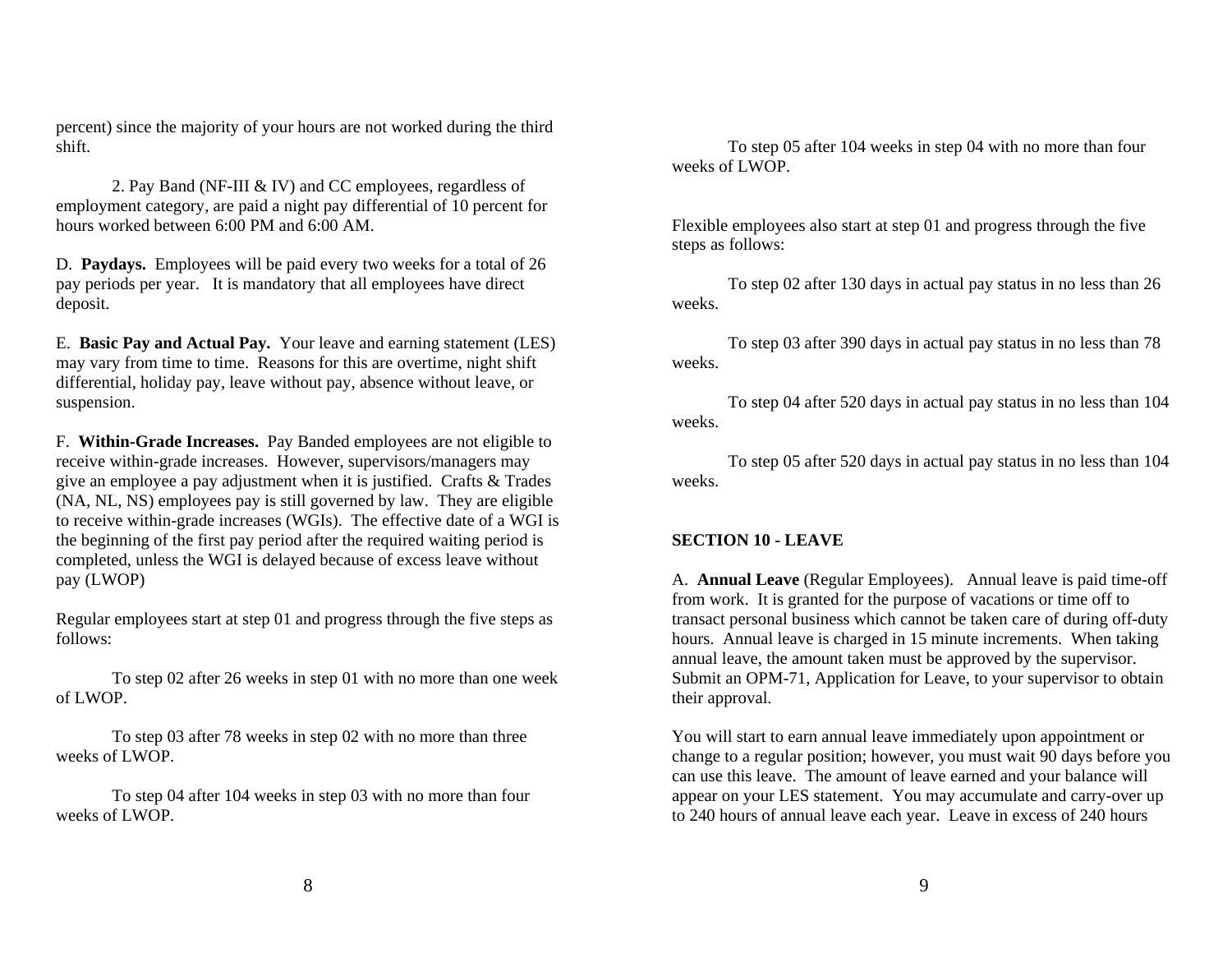must be used prior to the end of the leave year. Excess leave over 240 hours may be carried over to the next leave year only if approved by the Services Commander or Deputy. If approved, the excess leave must be used within the first 19 pay periods of the leave year or it will be forfeited.

If you resign or are separated after the initial 90-day waiting period, for use of annual leave, you will receive a lump-sum payment for any unused annual leave balance to your credit. If you resign or are separated before completing the 90-day waiting period for use of annual leave, no leave credit for this period is granted or paid as a lump sum.

B. **Sick Leave** (Regular Employees). Sick leave is intended solely for absences when you are too ill to work or for visits to your doctor, dentist or eye doctor for examination or treatment, or to care for a family member with a contagious disease. Sick leave may be used to attend to the medical needs of a family member and for purposes relating to the death of a family member. Contact the Human Resources Office on how to apply.

When you are too ill to work, you must notify your supervisor within two hours after your scheduled workday begins. Supervisory approval must be granted before it is taken. You may be required to furnish a doctor's certificate after three days of absence; however, your supervisor may also require a certificate for periods of less than three days under individual circumstances.

Sick leave is earned at the rate of 5 percent of hours worked per pay period. Sick leave may be taken at any time after appointment, no waiting period is necessary. Sick leave may be taken in fifteen minute increments not-to-exceed 8 hours per day, or 40 hours per week. However, an employee may be paid sick leave for only those hours scheduled to work for the day or week during which absence occurs. There will be no payment for unused sick leave upon resignation or separation from employment.

Upon change of employment category from regular to flexible there is no lump sum payment of accrued sick hours. If, at a later date, and while at the same installation, an employee is changed back to a regular employment category without a break in service, all sick leave is recredited to the account.

If you resign from your regular position and you are rehired to a regular position within 180 calendar days from the date of your resignation, your sick leave hours are recredited to your leave record.

C. **Leave Without Pay (LWOP)** (All Employees). LWOP may be granted to employees, upon request, for reasons acceptable to the supervisor. LWOP is a matter of administrative discretion and may or may not be granted. It cannot be demanded as a right. LWOP may be granted to a regular employee in lieu of annual or sick leave or to a flexible employee who cannot work a scheduled shift. LWOP is charged in 15 minute increments. LWOP will not exceed one year except for military furlough or absences connected with on-the-job injury or illness for which Workers' Compensation benefits are being received. Activity managers are the approving authority for LWOP up to 30 work-days and the SV Commander approves LWOP beyond 30 days.

Regular employees who must leave their non-appropriated fund (NAF) position due to the transfer of their spouse are entitled to leave without pay (LWOP) for up to 150 days in order to avoid a break in service. In the event you become eligible for LWOP under this criteria, please call the Human Resources Office at 895-1574 or 895-1575 to set up a counseling appointment.

D. **Absence Without Leave (AWOL).** If you are absent from your job without proper authority, you will be carried as AWOL, without pay, and may be subject to disciplinary action. Also, if it is found that a request for sick leave was for an absence which was not due to illness, you may be carried as AWOL and subject to disciplinary action.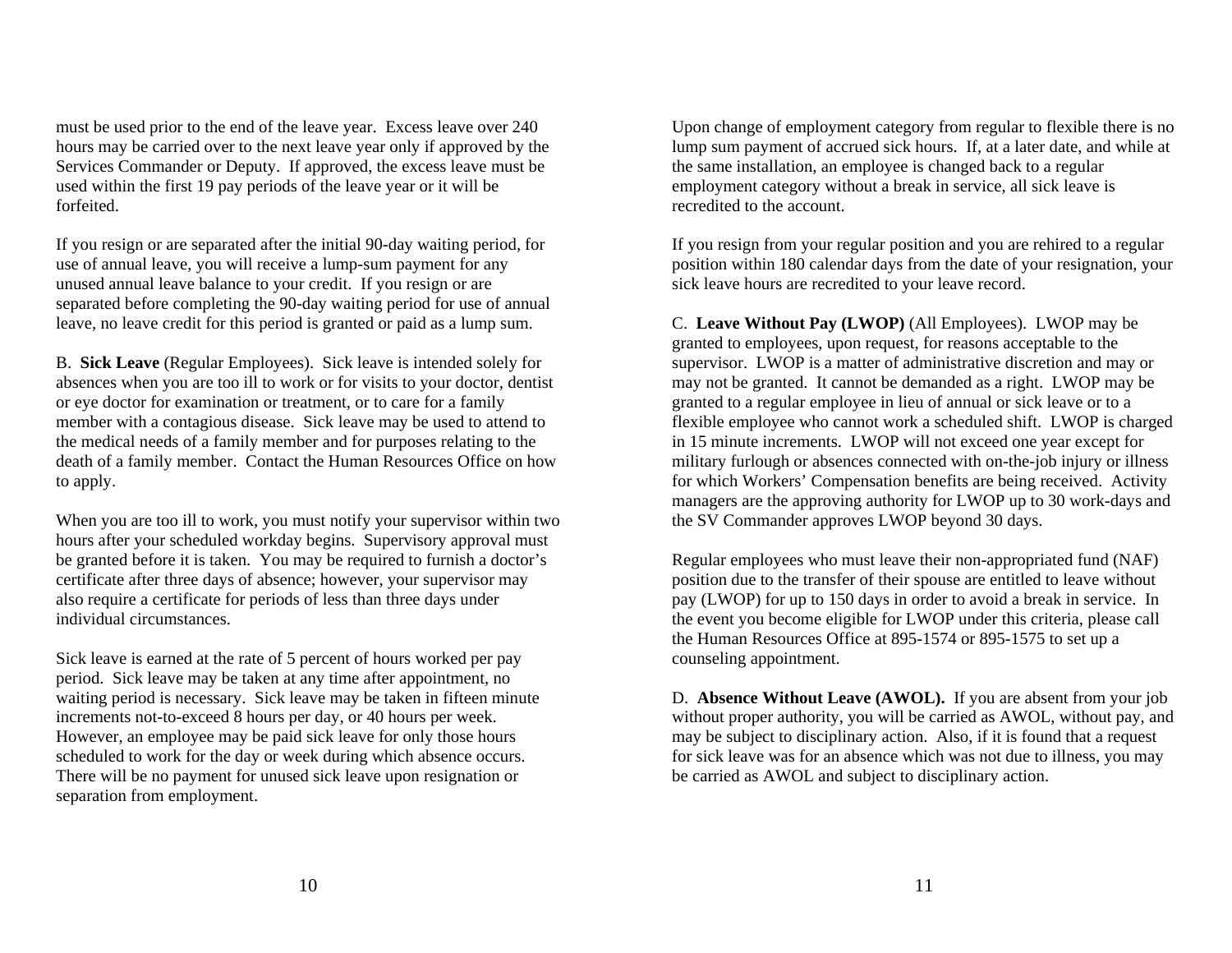E. **Leave for Maternity Reasons.** Regular employees may be granted sick leave, annual leave, and LWOP for incapacitation due to pregnancy as supported by a medical certificate.

F. **Leave for Paternity Reasons. M**ale regular employees may request annual leave or LWOP while caring for minor children or the mother of a newborn child if the mother was incapacitated for maternity reasons, as supported by a medical authority.

G. **Military Leave.** Regular employees who are members of a Reserve or National Guard unit are entitled to leaves of absence up to 15 calendar days in any fiscal year, without loss of pay, time or performance rating when called to active duty or for active duty training.

H. **Forced Leave.** Forced leave is used by management when reduced or suspended business operations result in reduced or suspended work schedules. Forced leave will be used only when the required twenty-four hour notice for schedule change cannot be met. Regular employees will be paid for actual hours worked, and have the option of using annual leave or LWOP for the remainder of their shift. Flexible employees will be paid for actual hours worked, and relieved of duty on LWOP.

I. **Holidays.** Regular employees are entitled to be excused with pay on holidays or observed days, or paid holiday premium pay if required to work. Flexible employees are not eligible to observe the holiday with pay and do not receive holiday premium pay if required to work.

## **SECTION 11 - POSITION CHANGES**

### A. **Reassignments:**

 1. Managers may reassign employees to other positions within the activity, provided it is within the same employment category and pay plan, at any time to promote the efficiency of the organization.

 2. Employees may request assignment to other NAF positions by completing AF Form 2550, NAF Application for Promotion or Other Position Change, and submitting it to the Human Resources Office.

B. **Details:** Upon management's determination that the services of an employee are required in another position/area, a detail may be used to satisfy the requirement. Details are not to exceed 60 days. There is no change in basic rate of pay while on a detail. The supervisor records the detail on the employee's AF Form 971, Supervisor's Record of Employee. Upon completion of the detail, the employee returns to their previous position.

C. **Temporary Promotion:** Temporary promotions may be made noncompetitively when an employee's services are needed in a higher grade, and the employee meets the qualification requirements for the position. Temporary promotions must last for a minimum of two pay periods (four weeks) and a maximum of 6 months. At the end of the temporary promotion, the employee returns to their previous position.

### D. **Promotions:**

1. All promotions are competitive unless: (a) the action is processed as a result of job growth, or (b) the action is processed as a result of improper classification to a Pay Band. The employee must meet the qualification requirements for the position.

 2. Employees may complete AF Form 2550, NAF Application for Promotion or Other Position Change, for any higher grade position at any time. The completed form is submitted to the Human Resources Office. A complete listing of all NAF positions is maintained in the Human Resources Office and in all our SV Squadron facilities on Shaw AFB.

3. Should the duties of your position change significantly, your supervisor may rewrite your position guide/position description and submit it to HRO for reclassification. If the new duties result in a higher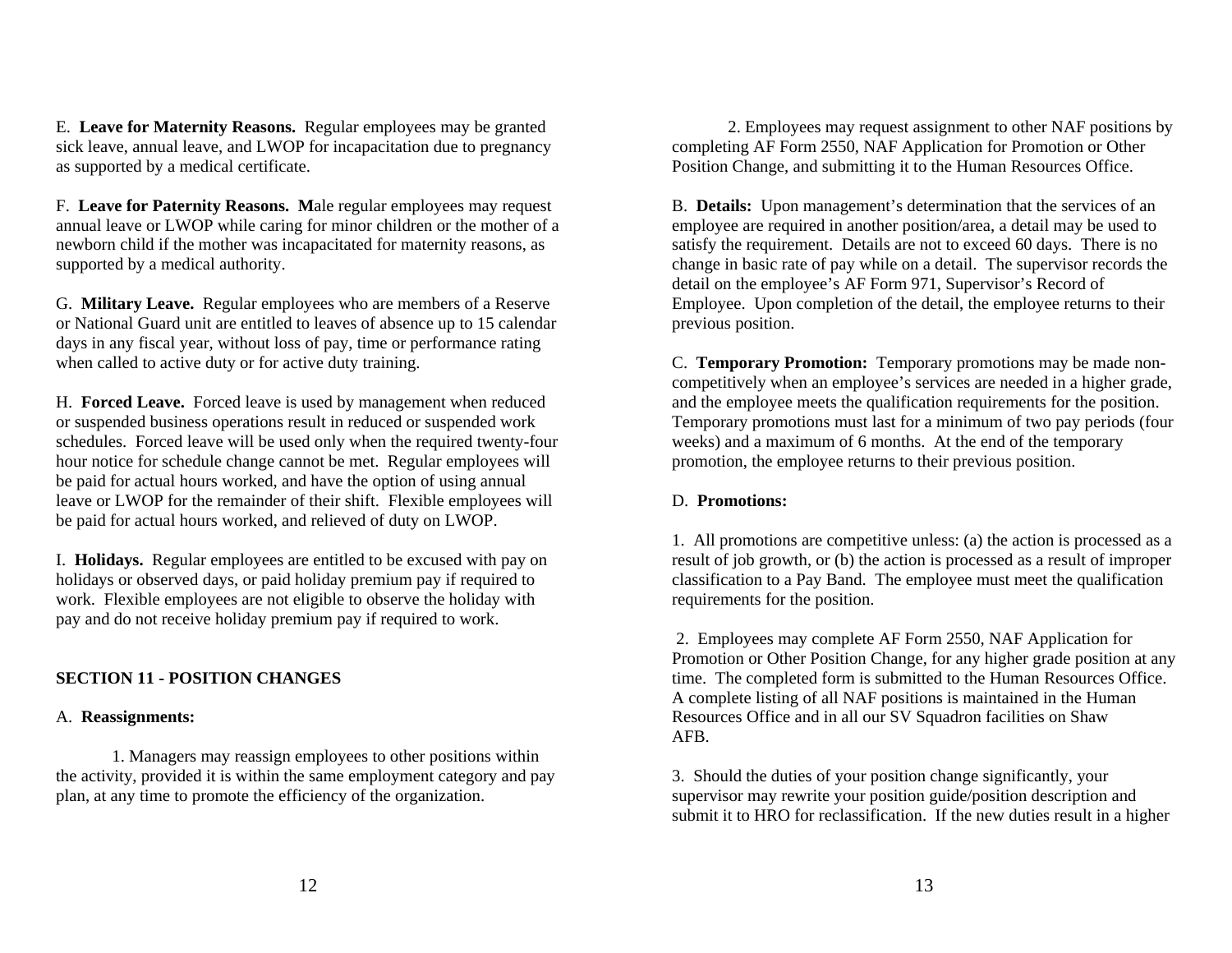grade, you may be promoted non-competitively if qualified into this new higher paying position.

## **SECTION 12 - RELEASE OF EMPLOYEES**

Current NAF employees selected for another NAF position will be released no later than the end of the following pay period from the date the losing supervisor is notified of the selection. Release date to the new duty section will be mutually agreed upon by both the losing and gaining supervisor.

## **SECTION 13 - CREDITABLE SERVICE**

A. The leave Service Computation Date (SCD) is usually the date of appointment or conversion to regular employment. An employee with prior regular service, or prior active duty military, that meets the eligibility criteria, has the SCD adjusted according to AFMAN 34-310.

B. An employee on leave without pay (LWOP) status while receiving Workers' Compensation benefits does not accrue annual or sick leave, but the period of time spent in this status is creditable service.

### **SECTION 14 - GROUP LIFE AND MEDICAL INSURANCE (REGULAR EMPLOYEES)**

 Regular employees are eligible to enroll in the group health and life insurance plan carried by Air Force Insurance Fund and administered by Minnesota Life & Aetna Insurance Company. Eligible regular employees must be employed continuously for one month before their life insurance becomes effective. Insurance must be elected at the time of appointment to a regular category position or any time prior to expiration of that one month period. If you initially waive the life insurance and later want to enroll, you must submit an Evidence of Insurability form to the insurance company at your own expense and they may approve or disapprove your enrollment. Dependents may be

covered under both the health and life insurance plans. Off Duty Military (ODM) employees are not eligible for medical insurance, however, they may enroll in the life, AD&D portion. You may obtain more information on benefits and costs from the Human Resources Office.

## **SECTION 15 - RETIREMENT PROGRAM**

All regular employees, except Off Duty Military (ODM), are eligible to participate in the NAF Retirement Plan after one year of employment. Enrollment is optional. However, if you do not wish to participate, you will be required to sign a waiver. If at a later date you would like to enroll, you may do so by contacting the HRO.

This program provides for retirement, disability and death benefits. These benefits combined with Social Security, will give the retired or disabled employee, or eligible survivor a measure of financial security.

## **SECTION 16 – WORKERS' COMPENSATION PROGRAM (ON-THE-JOB INJURIES)**

The governing regulation and guidance in the Workers' Compensation and Employers' Liability Insurance Program for the Air Force NAF civilian employees is contained in AFI 34-308.

All Air Force civilian NAF employees are provided workers' compensation benefits for injuries or illnesses that arise out of and in the course of their employment. Off Duty Military employees are not provided workers' compensation benefits under this program. Air Force Insurance Fund is the insurance carrier for work related injuries.

## **SECTION 17 - GRIEVANCES**

Employees have the right to express their dissatisfaction and give their views on matters relating to employment and working conditions without fear of restraint, interference, threat, discrimination or reprisal. If you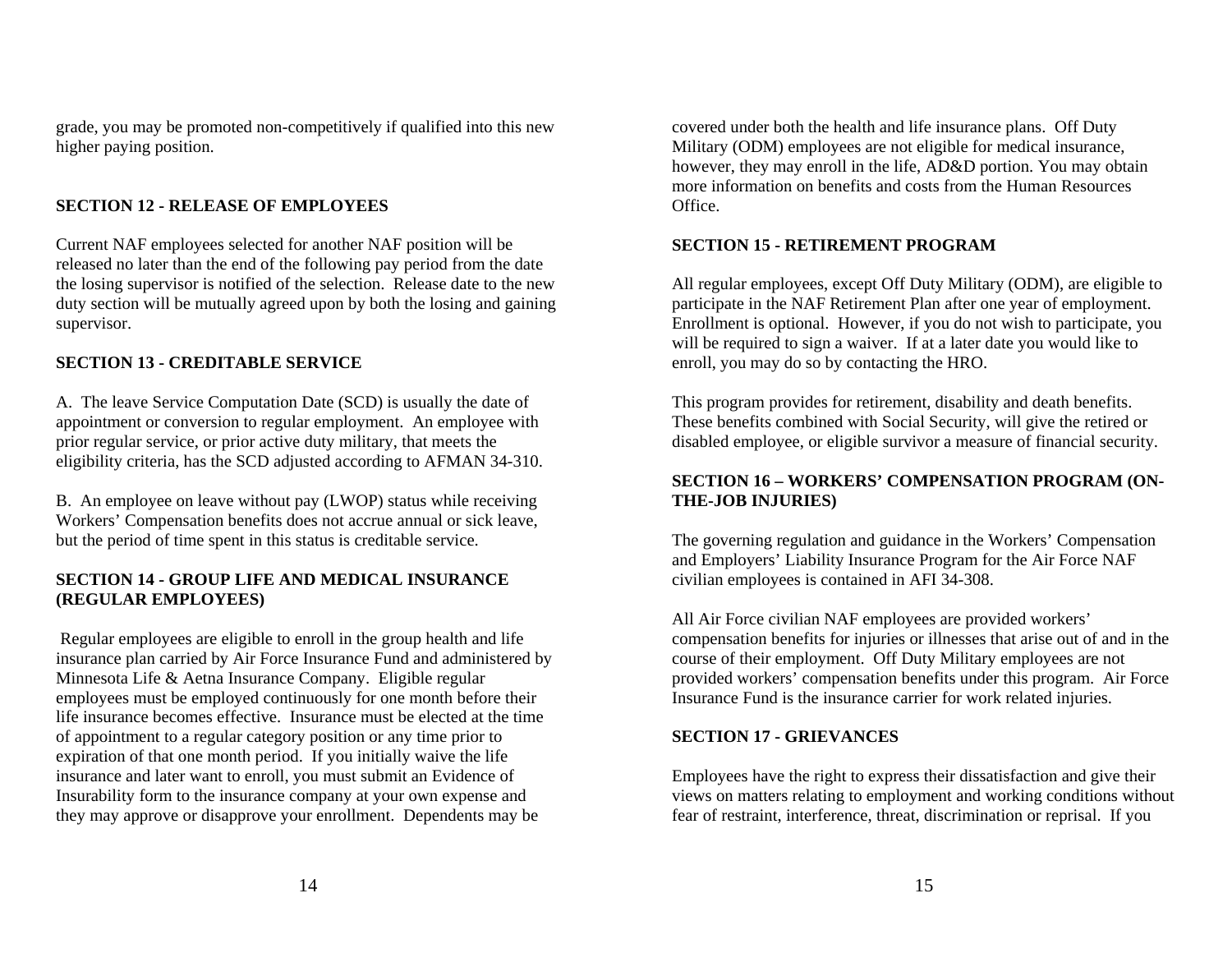have a grievance or complaint, you must follow the process outlined in the Negotiated Agreement, Article 28. Non-bargaining unit employees follow AFMAN 34-310, Chapter 9.

## **SECTION 18 - PERFORMANCE EVALUATION**

Your supervisor will continuously monitor your work performance and provide training and/or assistance where needed. There are two types of performance evaluations:

 1. **Initial 90-day Performance Evaluation:** All employees will receive this evaluation from their supervisor after their first 90 days of employment. You will be advised of any areas where your performance needs improvement.

 2. **Annual Performance Evaluation:** All employees will receive an annual performance evaluation from their supervisor each year during the month of October. You will be advised whether you are or are not meeting the performance standards of your position. Those employees not meeting their performance standards will be advised of their performance deficiencies, needed improvements and will be provided reasonable assistance and time to improve. Failure to improve may result in reassignment, change to lower grade or separation.

## **SECTION 19 - INCENTIVE AWARDS PROGRAM**

NAF employees play an important part in the efficiency and economical operation of the activity and we believe in recognizing them accordingly. All NAF employees may be considered for cash awards.

1. **Performance:** Performance awards are given to employees to recognize outstanding performance of a continuing nature. These awards are normally given during the annual performance evaluation cycle in October of each year.

2. **Special Act or Service Award:** This award may be given to an employee for a specific event which results in a unique contribution to the organization and beyond the scope of assigned duties. The amount of the award should be determined by the actual dollar savings, or intangible benefits.

3. **Special Employee Recognition Program:** This program is established by the Squadron and includes employee of the quarter/year. Each NAFI may establish their own recognition program which may include employee of the month, quarter, or year.

4. **Time-Off Awards:** Time off may be granted without loss of pay or charge to leave, in recognition of superior accomplishment or other personal effort which contributed to the quality, efficiency, or economy of operations.

5**. On-the-Spot Cash Awards:** This award may be given to an employee for a specific event or situation which results in a unique contribution to the activity or organization. The amount of the award will not exceed \$250.

6. **Time-In-Service Award:** Employees are also presented certificates and pins for long and faithful service. Recognition is given to regular employees for 5, 10, 20, 30, 40 and 50 years of creditable service.

### **SECTION 20 - MAINTAINING DISCIPLINE**

Supervisors set reasonable standards of conduct for employees. They are responsible for informing employees of the standards and assuring that they are observed. Disciplinary action may be considered when any employee violates established rules. Disciplinary actions may consist of oral admonishments, written reprimands, suspensions from duty without pay, or separations from duty with cause, depending on the nature and circumstances surrounding the offense.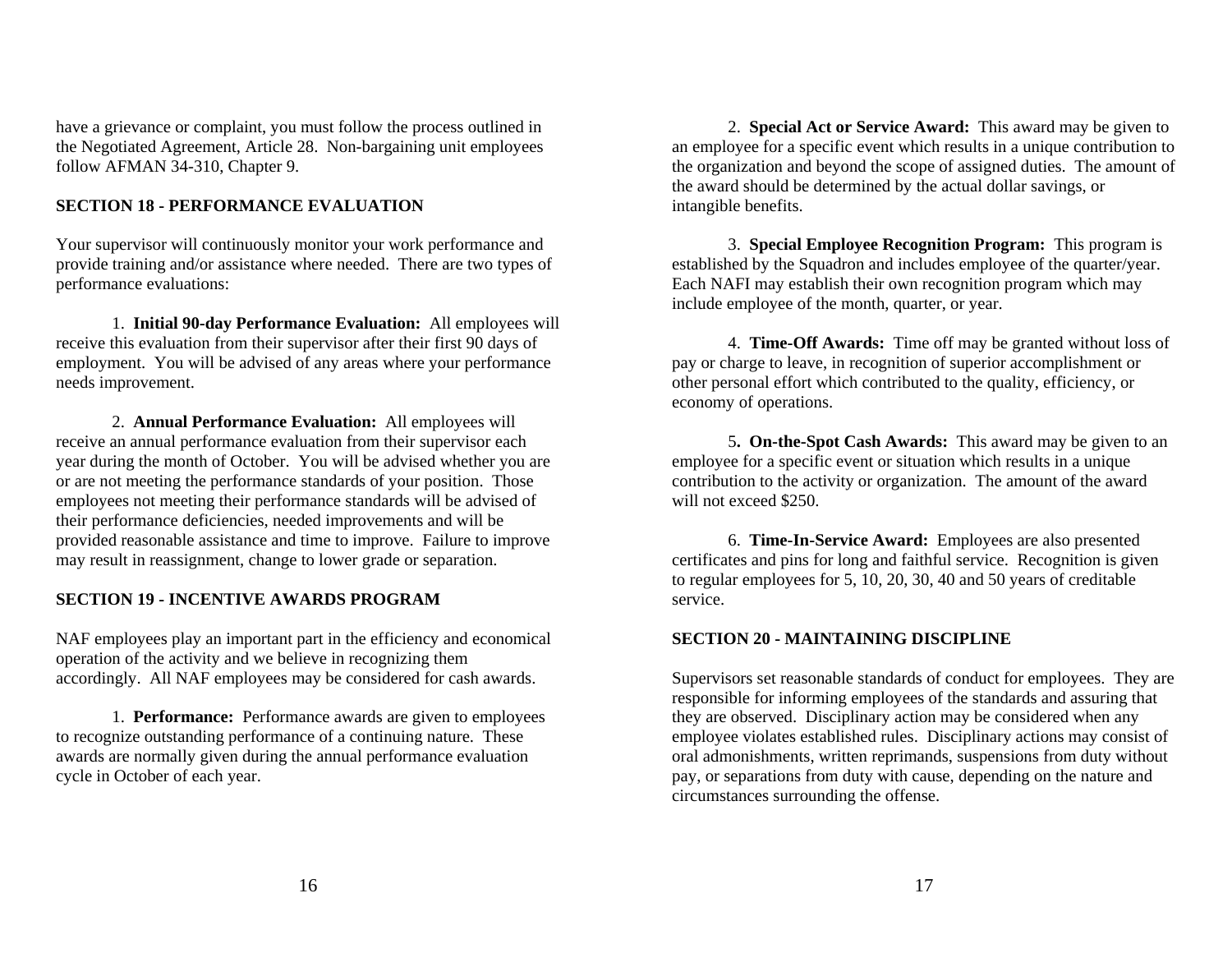#### **SECTION 21 - BUSINESS BASED ACTIONS**

A business based action (BBA) is a reduction in employment category or pay rate, a change to lower grade or pay band, a furlough of eight calendar days or more, or a separation action initiated by management for non-disciplinary reasons. A BBA is used to adjust resources in response to reorganization, realignment of workload, elimination of duties or responsibilities from a position, lack of funds, or from a need to be competitive with pay in the local labor market. It is not used to address a performance or conduct deficiency. Employees are affected by BBAs only if so identified after an objective, fair, and equitable ranking against other employees in the same employment category, occupational series, grade or pay band, and in the same NAF facility (Club, Bowling Center, etc.).

If it becomes necessary to reduce the staff and abolish positions, every effort will be made to provide as much notice as possible. Regular employees with at least one year of service who are involuntarily separated under this procedure are entitled to receive severance pay.

### **SECTION 22 - TYPES OF SEPARATIONS:**

A. **Retirement:** According to NAF Retirement Plan.

B. **Resignation:** An employee who wishes to resign completes AF Form 2548, NAFI Request for Personnel Action, either at the Human Resources Office or at the employing NAFI. A forwarding address is required. The effective date of the action must be the last day the employee expects to work. Two weeks notice to find a replacement would be appreciated.

C. **Termination:** A flexible employee can be terminated for any valid reason with a minimum of 24 hours notice.

D. **Separation** (Regular/Flexible Employees)**:** Will normally be processed as business based actions.

E. **Removal** (Regular Employees)**:** This is an action taken by management for cause, which may be used in cases of performance, misconduct, or serious delinquency.

F. **Resignation - Abandonment** (Regular & Flexible Employees)**:** A Regular or Flexible employee who fails to report for work or notify management for three consecutive workdays without a reasonable explanation is considered to have resigned.

#### **SECTION 23 - SUGGESTION PROGRAM**

It is possible to receive a cash award for suggestions you submit to improve work methods, efficiency, morale or any ideas which result in a savings to the NAFI. When you have a suggestion, write it down on an AF Form 1000, Suggestions, and send it to the HRO. For more information, contact the Human Resources Office.

#### **SECTION 24 - UNION REPRESENTATION**

NAF employees who are bargaining unit members at Shaw AFB are represented by Local 1872, American Federation of Government Employees (AFGE).

Under statute, an employee has the right to join or assist a labor organization, or to refrain from such activity, freely and without fear of penalty or reprisal (5 USC 7102).

All NAF employees serviced by the Shaw AFB Human Resources Office are included in the bargaining unit and may be represented by the union. Supervisors, management officials, professional and confidential employees, and employees engaged in personnel work in other than purely clerical work, are excluded.

For more information, you may contact your Union Representative by calling 895-5201.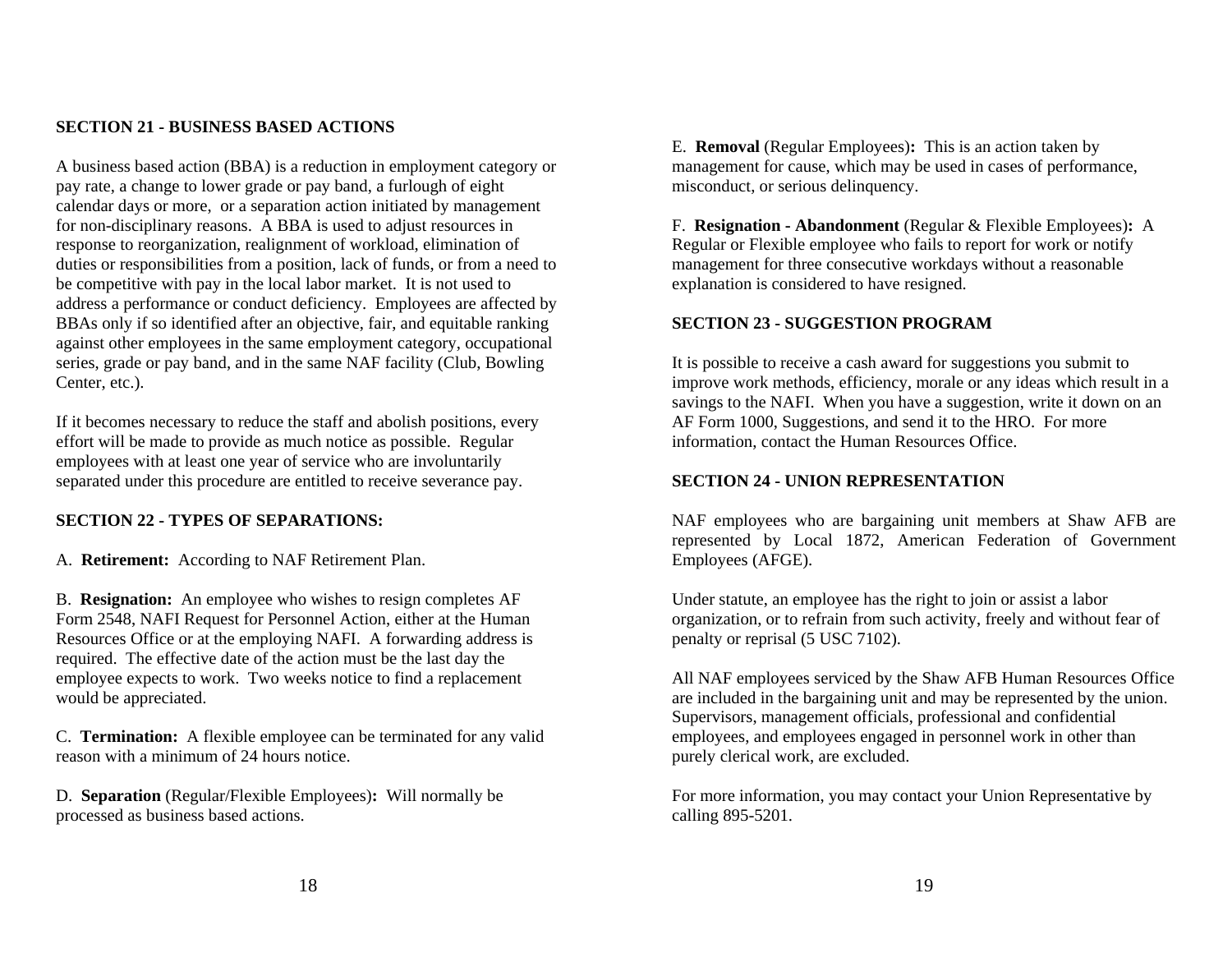If you have any questions as to whether or not you are in the bargaining unit, contact the Human Resources Office at 895-1574/1575.

## **SECTION 25 - MISCELLANEOUS**

A. **Your Responsibilities:** As an employee of the Federal Government, you have certain responsibilities and obligations. You are subject to certain regulations and restrictions.

 1. **Chain of Command:** All employees are required to use their line of authority (chain of command) at all times. All requests must originate with the first level supervisor.

 2. **Clothing Policy:** Employees will dress appropriately for their duties and follow guidance in the applicable negotiated agreement (Union contract). Friday is to be considered a "casual dress day" with appropriate attire.

 3. **Code of Ethics:** Air Force personnel, on or off duty, are expected to conduct themselves in a lawful manner; to observe the spirit as well as the letter of the laws and regulations governing conduct; and to refrain from private activities which would place them in a position where there is a conflict or an appearance of a conflict between public interest of the United States and their private interests.

B. **Proper Mailing Address and Phone:** It is the responsibility of each employee to keep his/her supervisor and the Human Resources Office informed of proper mailing address. Home telephone number should be reported within 48 hours after date of hire or change to the Human Resources Office.

C. **Punctuality:** You have the responsibility of appearing at your work station at the appointed hour. Failure to appear may result in one of several actions being taken. Your supervisor will determine whether you will or will not be excused for the period of tardiness, whether you will

be charged annual leave or whether such tardiness will be charged to absence without leave (AWOL). Make it your habit to be to work on time.

### D. **Regulations:**

 1. **Safety Regulations:** You will be required to observe all safety regulations.

 2. **Fire Prevention:** Your supervisor will inform you of the fire regulations and evacuation procedures in the event of a fire or disaster. You should know the location of the fire extinguisher nearest to your work area and the exit to be used by you when evacuating the building.

 3. **Smoking Regulations:** Smoking is not allowed inside the buildings. Your supervisor will advise you of the designated smoking area for your work site.

 4. **Parking Regulations:** Parking lots are provided for employees' cars. Ask your supervisor where you should park your car.

 5. **Traffic Regulations:** You must observe traffic regulations and traffic signs on base. They are posted for your protection. Always drive carefully whether you are on base or driving to and from the base. Penalties are imposed for all traffic violations ranging from a warning to a restriction from the base. Seat belts are required to be worn at all times when driving on or off the base, **IT IS THE LAW!** Usage of cell phones is prohibited while driving on base**.**

 6. **Respect for the Flag:** Chapter 10, Title 36, United States Code, states in part, "...during the ceremony of hoisting or lowering the flag, all persons present should face the flag, stand at attention and salute. When not in uniform, men should remove the headdress with right hand holding it at the left shoulder, the hand being over the heart. Men without hats should salute in the same manner. Women should salute by placing the right hand over the heart..." Further, it is Air Force